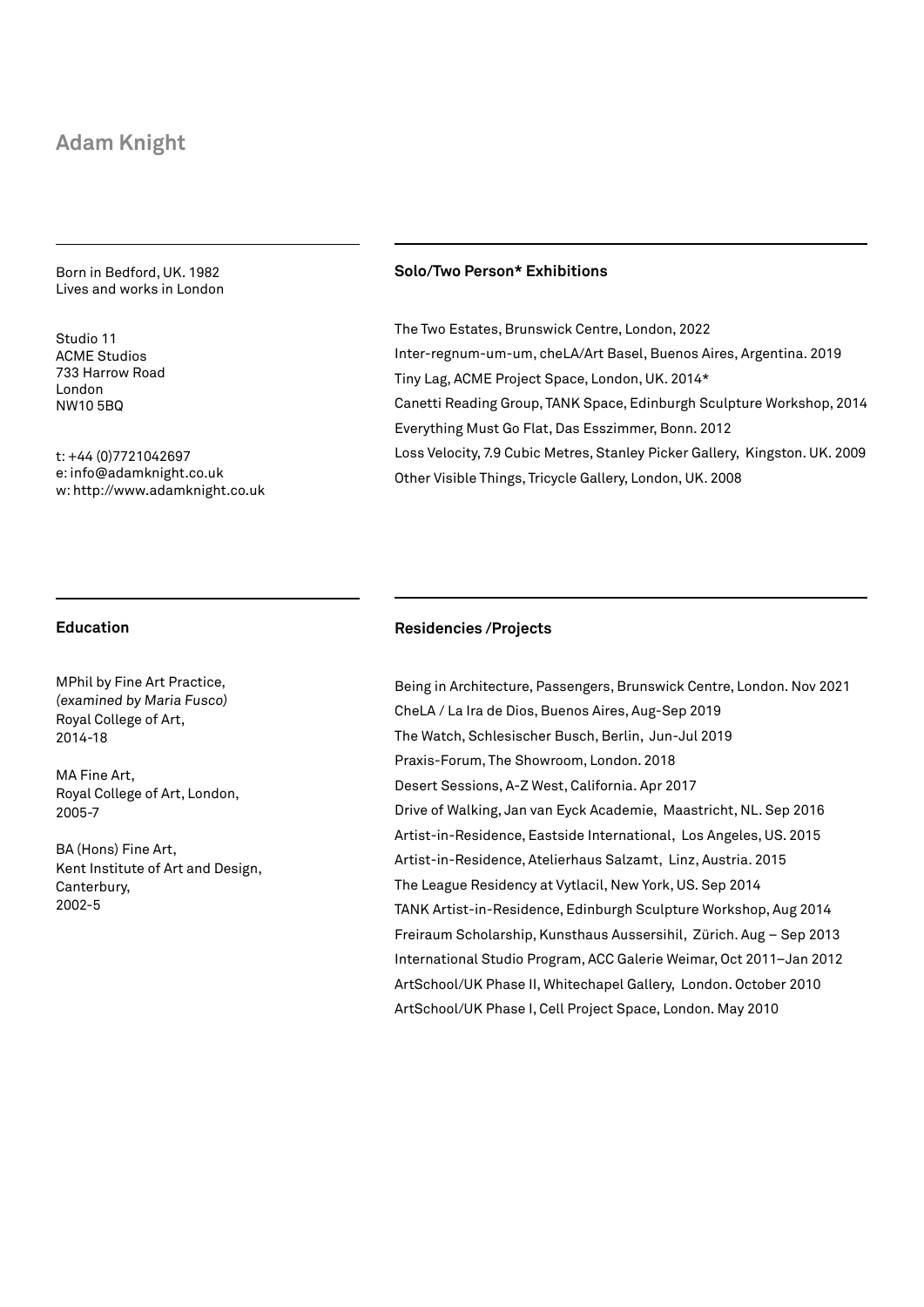# **Selected Group Exhibitions & Screenings**

| 2021 | Turner Contemporary Open, Margate<br>Soundstripes, Yorkshire Silent Film Festival, Sheffield                                                                                                                                                                                                                                                                                                                                                                                                                                                                                    |
|------|---------------------------------------------------------------------------------------------------------------------------------------------------------------------------------------------------------------------------------------------------------------------------------------------------------------------------------------------------------------------------------------------------------------------------------------------------------------------------------------------------------------------------------------------------------------------------------|
| 2020 | Caretaking: 2020 to 1990, 30 Years of Artistic Use of the Former GDR<br>Watchtower at Schlesischer Busch, Berlin<br>Begehungen 2020, Entwürfnisse: Ring 8, Chemnitz<br>Open Sound, Outpost Gallery, Norwich                                                                                                                                                                                                                                                                                                                                                                     |
| 2019 | Open 21, MOSTYN, Llandudno, UK<br>SITE WORK, Experimental Gallery, Cornell University, Ithaca                                                                                                                                                                                                                                                                                                                                                                                                                                                                                   |
| 2018 | Das Esszimmer goes ID:I Galleri, Stockholm<br>Stadtbild HRO, Kunsthalle Rostock (with S.Bogner)<br>d/UMP, Test Space, Spike Island. Bristol                                                                                                                                                                                                                                                                                                                                                                                                                                     |
| 2017 | Site of Memory, Pavlov's Dog, Berlin<br>TRACKINGSHOT1. Desert Sessions, Big Screen Southend Focal Point Gallery<br>PLAY / Video & Performance Festival, Cologne<br>FAR OFF Film Programme, Cologne                                                                                                                                                                                                                                                                                                                                                                              |
| 2016 | Outer Space, stoeckerselig at Art Basel<br>Platform Projects, Art Athina, Athens<br>MATTER, Royal College of Art, London<br>Kino Bodo, Lódz<br>Herbert Art Gallery and Museum, Coventry                                                                                                                                                                                                                                                                                                                                                                                         |
| 2015 | Why Would I Lie? Research Biannual, Royal College of Art, London<br>Direct Object/Direct Action, ACRE TV/Threewalls, Chicago<br>MOVE ME', Embassy Gallery                                                                                                                                                                                                                                                                                                                                                                                                                       |
| 2014 | Open Studio, Residency at Vyt, New York<br>Summer Salon Music for Chameleons, London                                                                                                                                                                                                                                                                                                                                                                                                                                                                                            |
| 2013 | Seeing and Being Seen, Erinevate Tubade, Tallinn<br>Postcards from my Studio, ACME Project Space, London<br>Lokalgenial, OG-9, Zurich<br>Goings-on, The Task, Melbourne<br>'EAF Film Club', Inspace, Edinburgh<br>'WestFest', GENERATORprojects, Dundee<br>'The Practice Session', Kettle's Yard, Cambridge                                                                                                                                                                                                                                                                     |
| 2012 | Appropriate Response, Vulpes Vulpes, London<br>National Open, Motorcade/FlashParade, Bristol<br>128kbps Objects, or-bits.com, broadcast on basicfm.com<br>On Dilettantism, Halle 14, Leipzig<br>On Dilettantism, ACC Galerie, Weimar<br>Film Script Dance Manual Walking Tour, ACC Galerie, Weimar<br>Outpost Open Film 2012; Gallery, Wysing Arts Centre, Cambridge;<br>Grand Union, Birmingham; Shortwave Cinema, London Primary, Nottingham<br>The Minories, Colchester Film Festival<br>Fourth Wall Film Festival, Cardiff<br>Aid and Abet, Cambridge<br>Rhubaba, Edinburgh |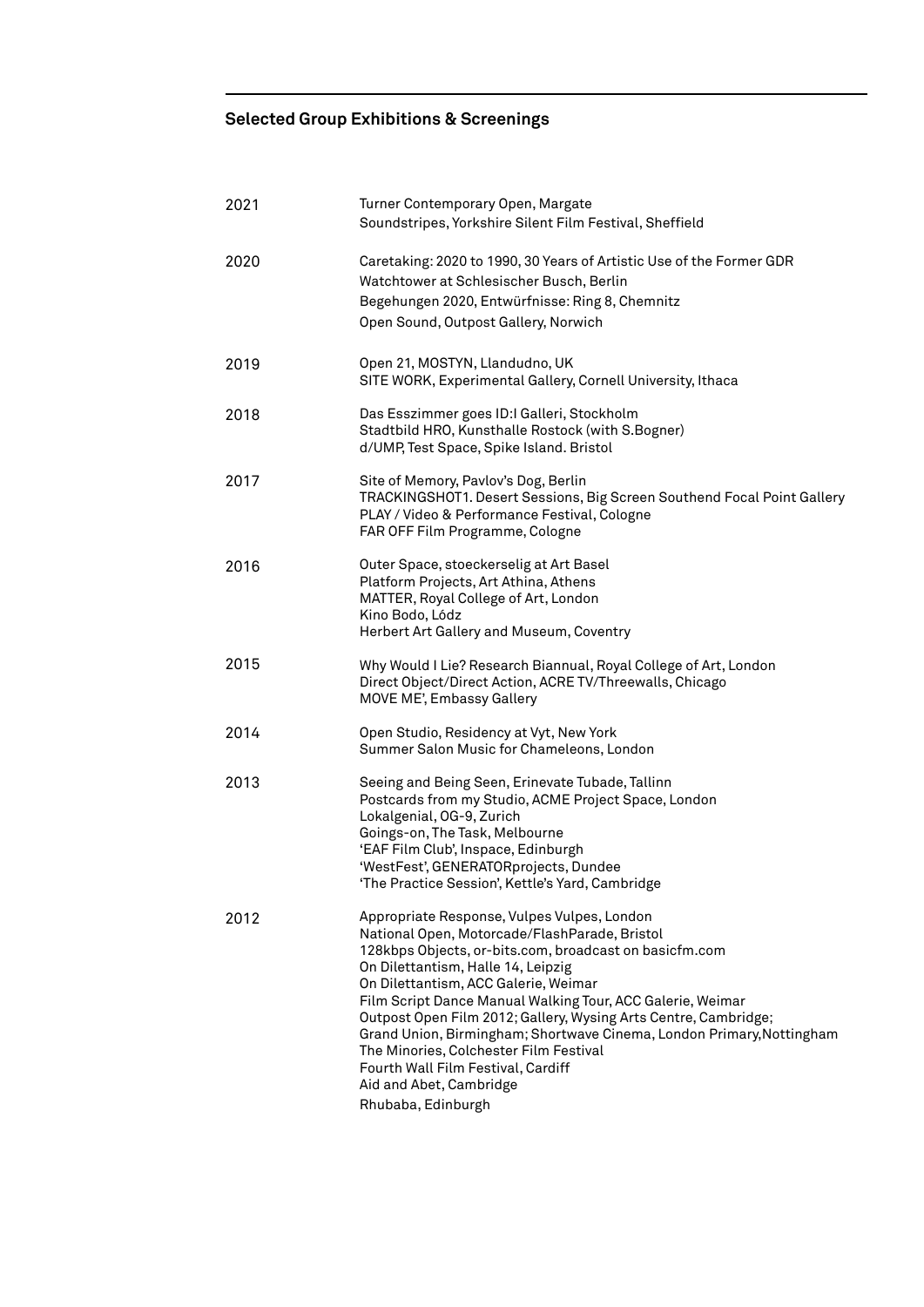### **Professional Engagements**

External Examiner, Graduate Diploma in Art, Goldsmiths College, London. 2022– Tutor (Research), Graduate Diploma in Art & Design, Royal College of Art, London. 2019– Lecturer in BA and MA Fine Art, Open College of the Arts. 2021-2 Portfolio Development Short Course, Royal College of Art. 2021 Trackingshot, Lecture, Camberwell College of Arts, London. 2020 Think Nonument! Together, Symposium, Kino Šiška Centre for Urban Culture, Ljubljana. 2020 Senior Lecturer, BA (Hons) Visual Communication UCA Epsom, 2011-9 Visiting Artist, Bath Spa University, 2019 Visiting Lecturer, Royal College of Art, London, 2018 Presenter, From horror vacui to spaces of re-enchantment: art, ecology, and urban wastelands. A workshop, University of the Arts, Berlin, 2018 Visiting Practitioner, MA Design Communication, – Central Saint Martins, 2018 Visiting Tutor, Hong Kong Design Institute, 2018 Visiting Tutor, MITID – Pune, India 2017 Visiting Artist, University of the Arts – London College of Communication, 2016 Visiting Artist, University for the Arts - Central Saint Martins, London, 2014 Artist Talk, Edinburgh Sculpture Workshop, 2014 Visiting Artist, Leeds Metropolitan University, 2014 The truth(s) about Nietzsche Memorial Hall. (talk) w/Simone Bogner, Halle 14, 2012 Proximities for the Amateur, Artist (talk), ACC Galerie, 2012 Visiting Artist, Bauhaus University, Weimar. 2011 Duplicity- in conversation with Francisco Lobo, Museu de Cidade, Lisbon, 2010 Who is Art For? Discussion Panel, University for the Arts – Byam Shaw, 2009 7.9 Cubic Metres, Artist Interview, London, 2009 Visiting Artist, University of the Arts – London College of Communication, 2009 Visiting Artist, University of the Arts – Wimbledon School of Art, London, 2007

### **Publications**

WRITING CITIES: London - Los Angeles (eds) Harriet Edwards & Jaspar Joseph-Lester, Intellect Journal, Volume 10, Number 2, 1 May 2018, pp. 267-299(33) ISBN 1753-5190 Stadtbild HRO. Gruesse aus Rostock – ISBN 978-3-929214-16-1 [2018, catalogue] TRACKINGSHOT.1 – Desert Sessions, Aldgate Press ISBN 978-0-99302-313-2 [2017] The Arrow Maker 2 (eds.) Ruth Hoeflich and Isabel Waidner, 8fold.org 2017 ISNN 2055 2211 [2017] Why Would I Lie? (eds.) Peter Le Couteur and Susannah Haslam. ISBN 978-1-910642-05-4 [2015] Issue One - Unthunk Journal, (ed) Fiona Boyd, [2015] Tracks & Traces – Rotationsatelier 2012-2014 (ed) Sabine Hagman, [2014] PROSPECTUS, (eds) John Reardon & Sissu Tarku, ISBN 978-1-78280-030-9 [2013] Vierzehn 10, Halle 14, ISSN 1868-7962 [2012] Everything Must Go Flat - Interview conversation with Sibylle Feucht (DE/EN) [2012] ...And Then Again, exhibition catalogue, [2010] ...And Then Again, print box set (limited), [2010] ArtSchool/UK Phase II, publication, 2010] Underground, printmaking boxset, [2007] The Great Exhibition, exhibition catalogue, [2007] ISBN 978-905000-39-5